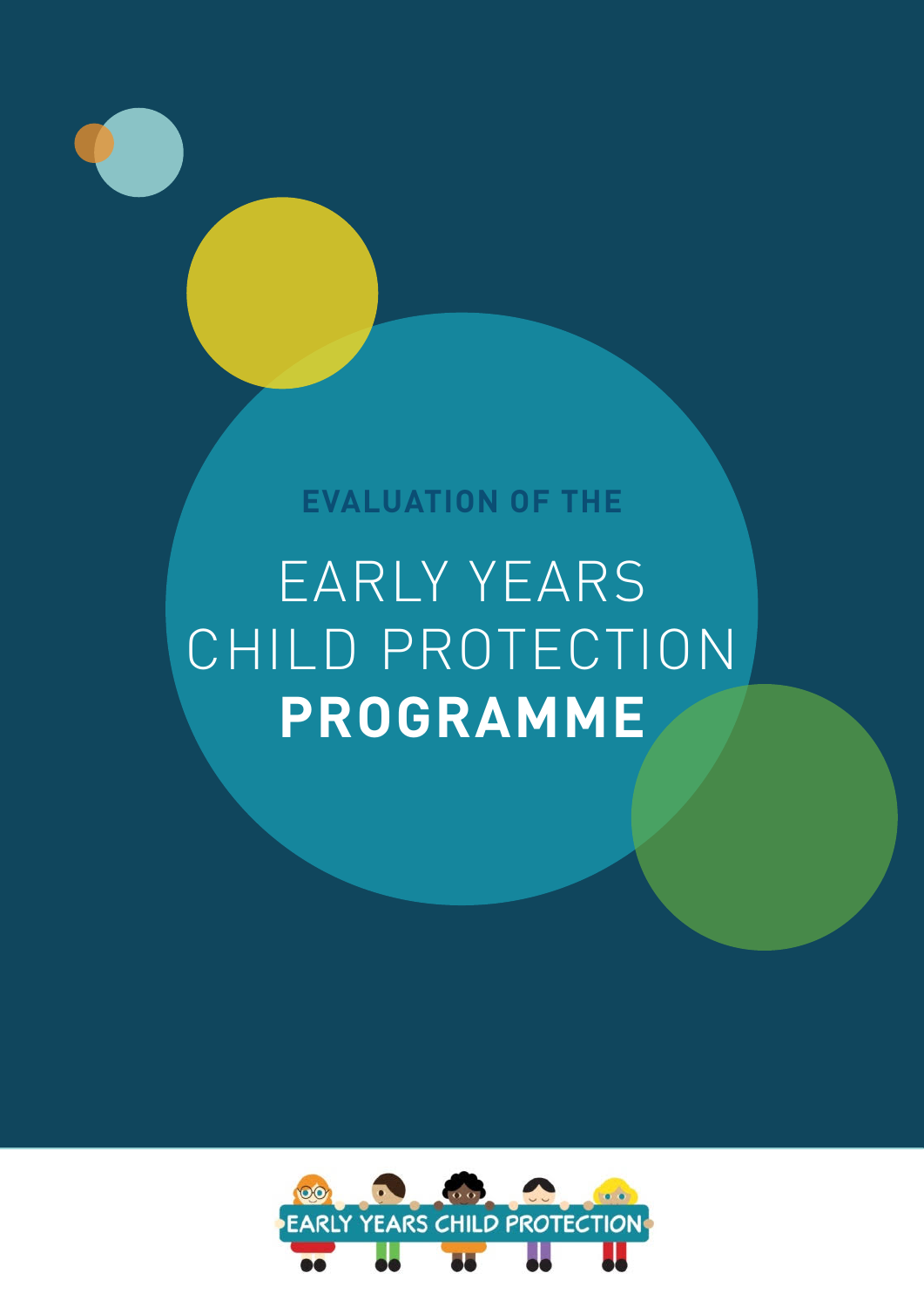A review of the first 3 years of the Early Years Child Protection Programme – an interagency programme implementing Children First in Ireland's early years sector

**OCTOBER, 2017**

**COMPILED BY:**  Susan Brocklesby External Consultant

**COMMISSIONED BY:**  The National Early Years Children First Committee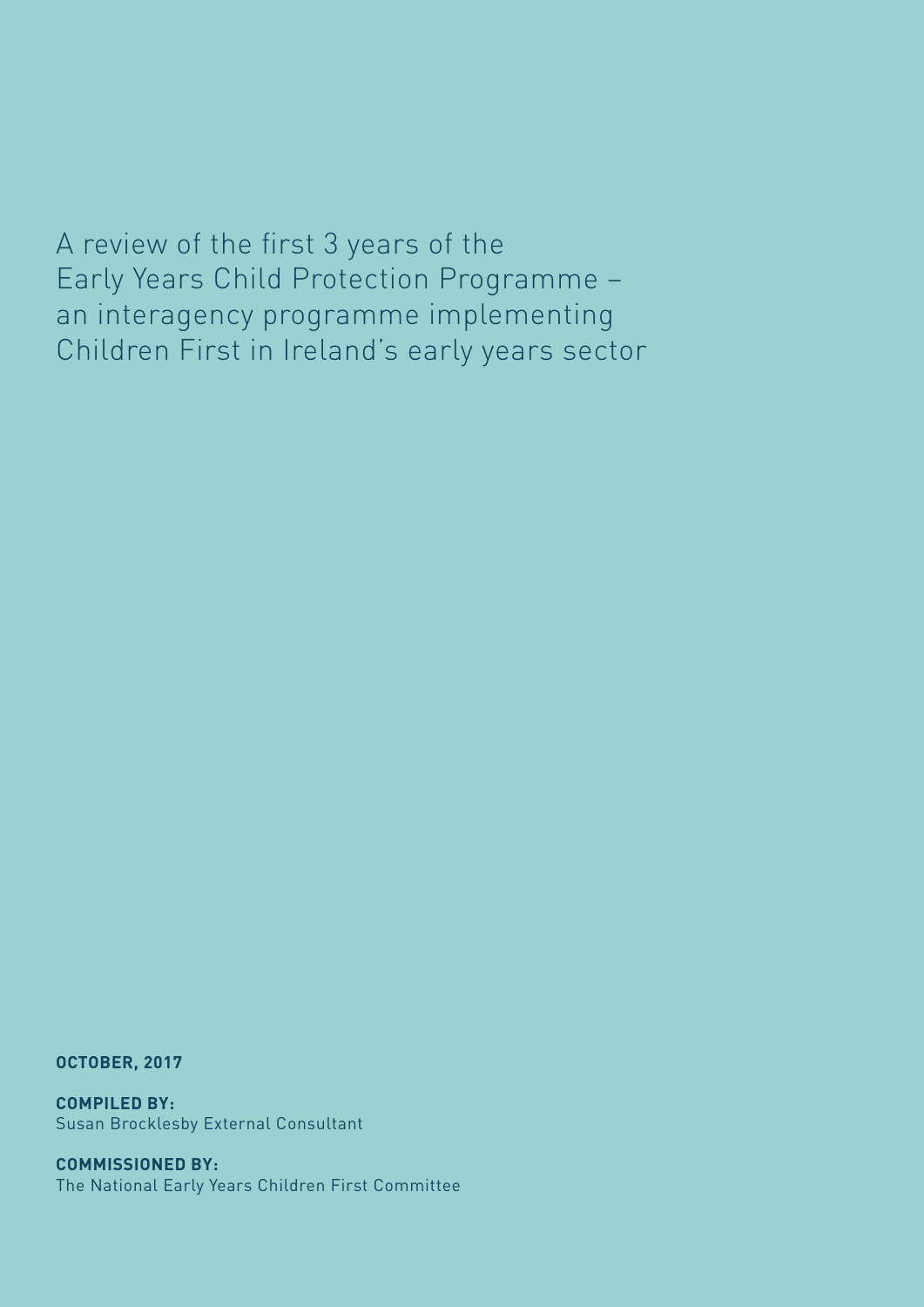

The National Early Years Children First (NEYCF) committee was established in 2012 by the newly established Department of Children and Youth Affairs (DCYA). The primary aim of the committee was to develop a plan for the early years sector to respond to the forthcoming Children First legislation.

The Children First Interdeparmental Implementation Group includes representation from all Government Departments including an Garda Síochána and Tusla. This group ensures every government department provides a sectoral plan for the areas they are responsible for funding and delivering.

#### **The NEYCF committee reports directly to the Early Years Department of the DCYA and was given the following remit in terms of developing a sectoral plan for the early years sector for the implementation of Children First:**

- Child protection policies, procedures and practice guidance within the early years sector.
- A Children First communication strategy for the early years sector.
- A Children First training strategy.
- A quality assurance mechanism in relation to Children First.

The committee was established with representation from all organisations within the early years sector with a strong presence from the City/County Childcare Committees (CCCs) and is supported by Tusla.

The committee devised a sectoral plan for the early years sector which became the Early Years Child Protection (EYCP) programme.

#### **This was a nationally coordinated standardised programme delivered locally through the CCCs and supported by national organisations:**

- Barnardos.
- Early Childhood Ireland (ECI).
- Tusla.

Early Childhood Ireland and Barnardos, as key delivery partners, provided tutors to the programme whose role included: recruitment of trainers, delivery the training for trainers course and monitoring of trainers. The Children First Information and Advice Officers also played a key role in the recruitment and training of trainers. They adapted Tusla training materials and oversaw the core framework of the training programme, including the quality assurance process. Finally, the Early Years Inspectorate played a role in supporting the external quality assurance element through the inspection of child protection policies during their routine inspection of early years settings as set out by the Pre-School Regulations 2006.

#### **The plan prioritised the:**

- Delivery of foundation level training nationally through the development and implementation of a training infrastructure with built-in quality assurance measures,
- Supporting the development of service's child protection policies and procedures.

During the first 3 years, the programme has trained 66 trainers and has delivered training to 95% of all services. It has provided training for 4,019 services and over 13,016 training participants, specifically targeting those in a designated liaison person (DLP) or leadership role.

#### **In addition, it has developed the following training and information resources:**

- Publication of Developing a Child Protection and Welfare Policy: A Resource for Early Years Services.
- Establishment of child protection and welfare policy workshops.
- Development of a refresher level training programme.
- Development of an online 'moodle' for use by students or prior to attending a foundation level course.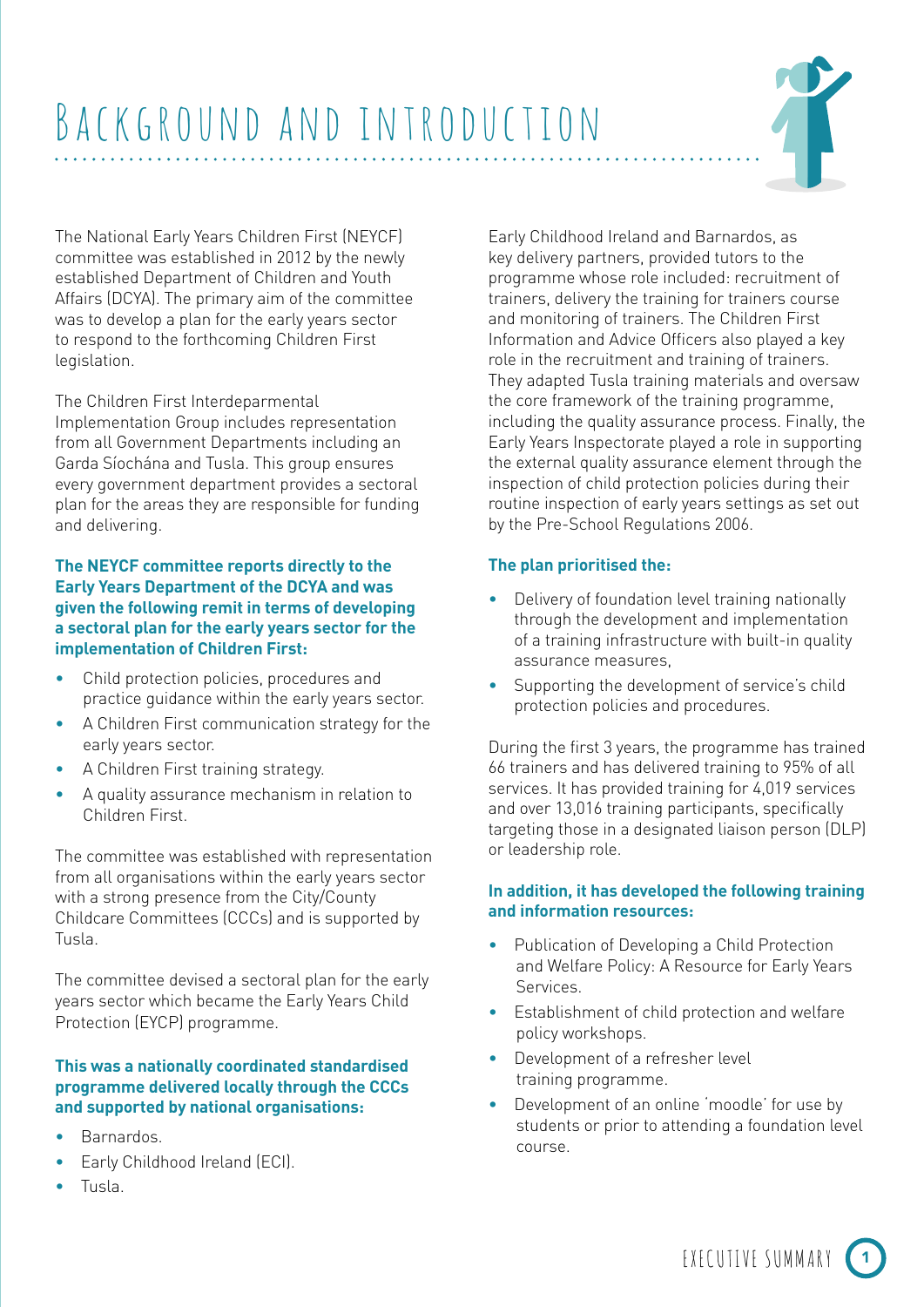Like many interagency programmes, this initiative has a complex governance structure as outlined within the main body of the full evaluation report. Additionally, it must navigate both the child protection and early years sectors. These sectors have both experienced considerable change from a policy and legislative perspective which are summarised in the report.

Two key legislative developments have impacted substantially on the work of the programme.

The launch of the revised Child Care Act 1991 (Early Years Services) Regulations 2016 has had considerable implications for the EYCP Programme. These regulations no longer give pre-school inspectors the remit to review and inspect child protection policies as was previously the case under the 2006 Pre-School Regulations.

The launch of the Children First Act (2015) which is likely to become fully commenced before the end of 2017, will continue to have a considerable impact on the programme. This has a significant impact in that all staff working directly with children in early years services will become mandated reporters when the legislation is fully commenced.

### OUR FIRST THREE YEARS IN NUMBERS



#### **In line with the programme's commitment to quality assurance an evaluation was commissioned with the following objectives:**

- 1. To document the work of the EYCP Programme and delivery model.
- 2. To evaluate and document the impact of the national training programme on early years services using a representative sample.
- 3. To consult with the programme trainers to gather and document their views on the impact and effectiveness of the programme and its future direction.
- 4. To consult with the committee members, programme tutors and any other relevant stakeholders to gather and document their views of the impact and effectiveness of the programme and its future direction.
- 5. To make recommendations, in consultation with the committee and the coordinator, on the future direction of the programme and the next phase of delivery.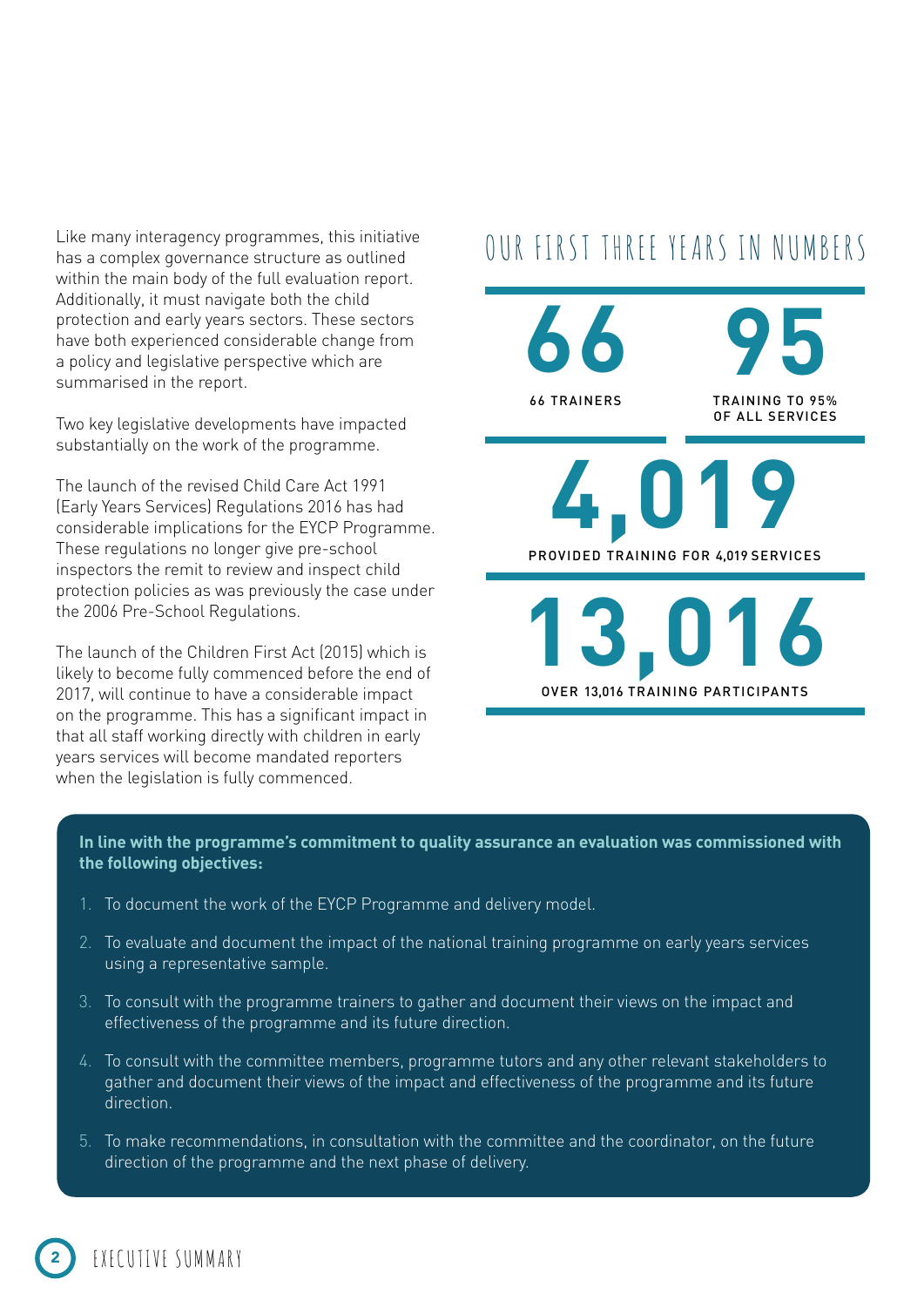## METHODOLOGY

A comprehensive mixed methods design was used. This included the following: qualitative (open ended questions/interviews/focus groups) and quantitative (closed and scored survey questions) methods:

- Training participants: online survey (piloted).
- Services: online survey.
- **Trainers:** online survey (piloted) and 2 focus groups.
- CCCs: online survey.
- Committee (past and present), tutors, stakeholders: semi structured interviews -16 in total.

#### **SAMPLING AND RESPONSE RATES**

Training Participants: All training participants who gave their consent to be contacted having completed training between October 2016 and March 2017 were sampled.

The online survey was received by 424 individuals with a final response rate of 34%. Although not representative, it was deemed to be a considerable response rate and higher than other similar studies. There was a higher response from those with higher qualifications and those in management/leadership roles. Services: A link to the online survey was distributed to all services (4,377) through their local CCC by email. A response rate of 11% was secured with a representative sample size (n=466). There was a significantly higher response from community urban settings than the national average.

EYCF trainers: An online survey of 30 questions was sent by email to 48 EYCF trainers and the response rate of 98% was obtained along with a representative sample size. 29 trainers attended the 2 focus groups.

CCCs: An online survey was sent to all 33 CCCs and a 53% response rate (n=17) was obtained.

#### Committee members/tutors/stakeholders:

15 individual interviews were carried out and these included past committee members. A semi structured interview was used, and the results recorded and analysed for recurring themes and key phrases.

#### **LIMITATIONS**

- Low response rate from online surveys from training participants (34%), services (11%) and CCCs (53%). However, a detailed demographic profile of the training participants can help in the interpretation of results. Additionally, response rates were higher than other comparable research.
- Literature would advocate for a pre- and post-evaluation to capture the impact of child protection training with data collection at 3 time points. This was not possible given the timeframe and logistical restrictions.
- The design of the initial participant survey was overly complex to include the range of different roles of those who participated in the training. Despite being piloted by 11 training participants there was a completion rate of 80% indicating the survey was too long.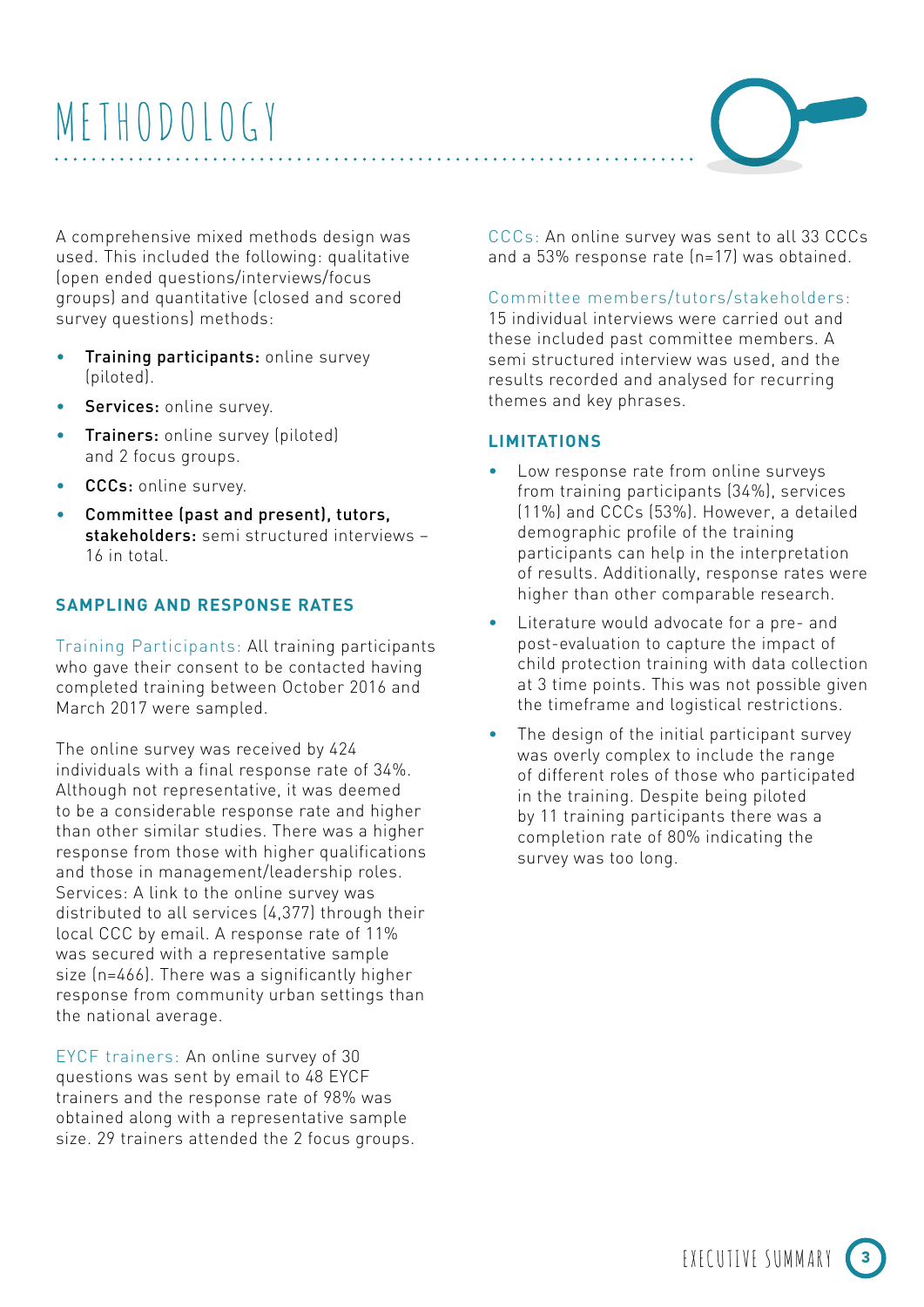## SUMMARY OF KEY FINDINGS



The EYCP programme is targeting those staff who have not had any or recent training and has been successful in reaching 95% of services. The evaluation identified the need to extend training to all early years staff, management and boards.

**1**

33% of training participants had no previous training

28% of training participants had no training in last 4–6 years

51% of training participants received training in college

40% of services report all staff have received training

95% of services report 2 members of staff have received training

10,745 staff will require training if it is offered to all early years staff

EXECUTIVE SUMMARY

The early years sector has a significant role in responding to child protection concerns with evidence that there are high levels of **2**

11% of training participants responded to a concern in 6 month period

child protection concerns reported.

37% of services responded to concerns in 12 month period with an average of 2 per service (range: 1–20)

29% of EYCP trainers had a disclosure during a training session in 12 months (range: 1–5)

84% of EYCP trainers had participants with experience of child protection concerns in 12 months

Figure 1 Reaction to the training from training participants and services

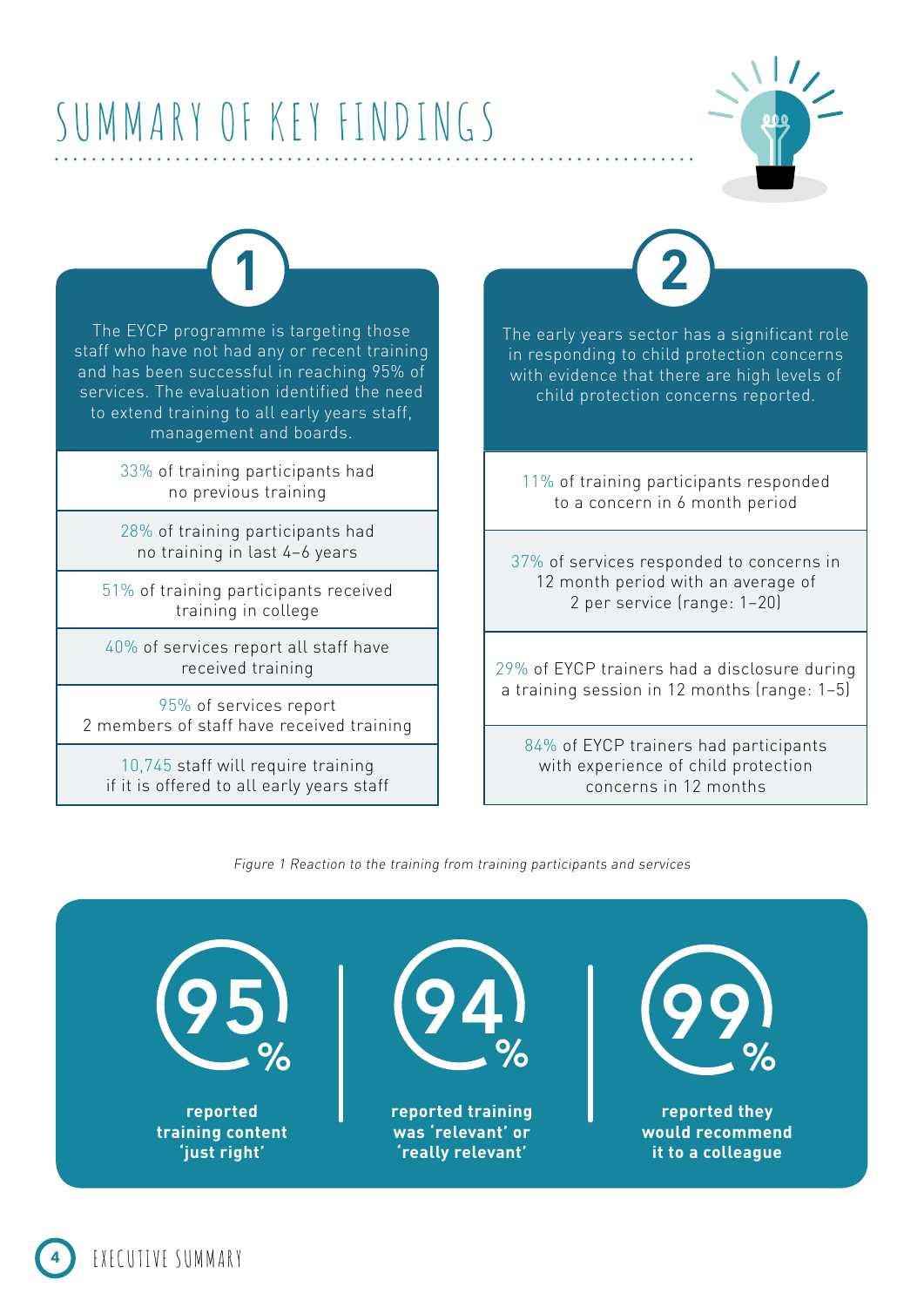

EYCP training was found to be very effective in terms of participants' **reaction** to the training; their **learning** from the training and their self-reported **behavioural changes.** 

> The evaluation highlighted the need for more advanced training and greater integration with national quality development initiatives.

#### **REACTION TO THE TRAINING FROM TRAINING PARTICIPANTS:**

There was a very positive response from training participants and services when asked about the training. These findings are summarised in figure 1.

DLPs were less likely to rate it as 'really relevant' when compared to non DLPs

76% of services reported that the training was useful

#### **LEARNING GAINED FROM TRAINING:**

This was assessed by how training participants responded to 2 objective exercises -outlined below.

- **1.** Training participants were presented with 2 child protection scenarios and asked to select the 3 correct responses to each concern. The results are summarised in figure 2.
- **2.** Training participants were asked to select 5 inappropriate staff behaviours from a list of both appropriate and inappropriate behaviours relative to the code of behaviour and child-centred practice.
	- 2.1. The findings indicated some learning gaps in relation to 'code of behaviour' and 'child-centred practice'. This was an expected finding as child protection training cannot address all areas of professional practice in the early years sector. It suggests there is a need for the programme to become more integrated within a national infrastructure addressing quality.

Figure 2 Services and training participants report on the behaviour impact of attending training

2 CHILD PROTECTION SCENARIOS

**1. All training participants:** Were asked to outline the correct 3 steps required to respond to a domestic violence child protection concern

**79%**  of all training participants answered correctly

**24%** of those in a DLP role answered incorrectly: they delayed making a report

**2. DLP training participants only:** Were asked to outline the correct 3 steps required to respond to a child welfare concern child protection concern

> **92%**  answered correctly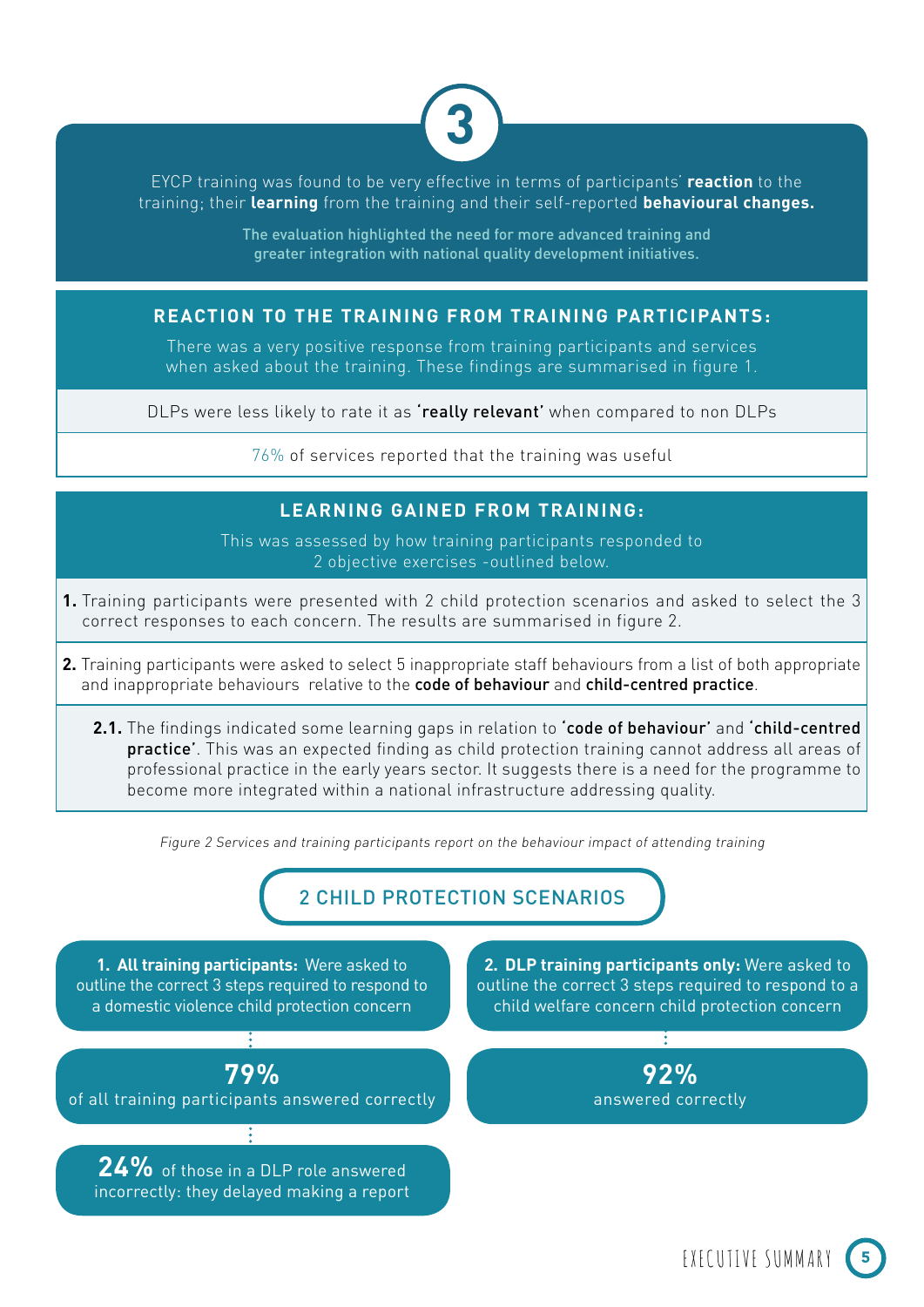**BEHAVIOUR CHANGES AS A RESULT OF THE TRAINING:** 

A wide range of self reported practice changes were noted by both training participants and services. They are summarised in figure 3.

Figure 3 Services and training participants report on the behaviour impact of attending training





The current training programme would benefit from review and consideration of additional training and support needs which were identified.

#### **CURRENT TRAINING PROVISION REQUIRES MINOR REVIEW**

27% of services felt no changes should be made to the current training provision

 $76\%$  of training participants\* suggested changes e.g. greater use of video scenarios; practice using standard reporting form; training as whole staff team

Foundation level training should remain sector specific

It was felt that refresher training could have greater impact if reviewed

Child protection policy workshops were not well attended and required reconsideration

DLP training participants were more likely to indicate that changes to training were necessary and this was statistically significant.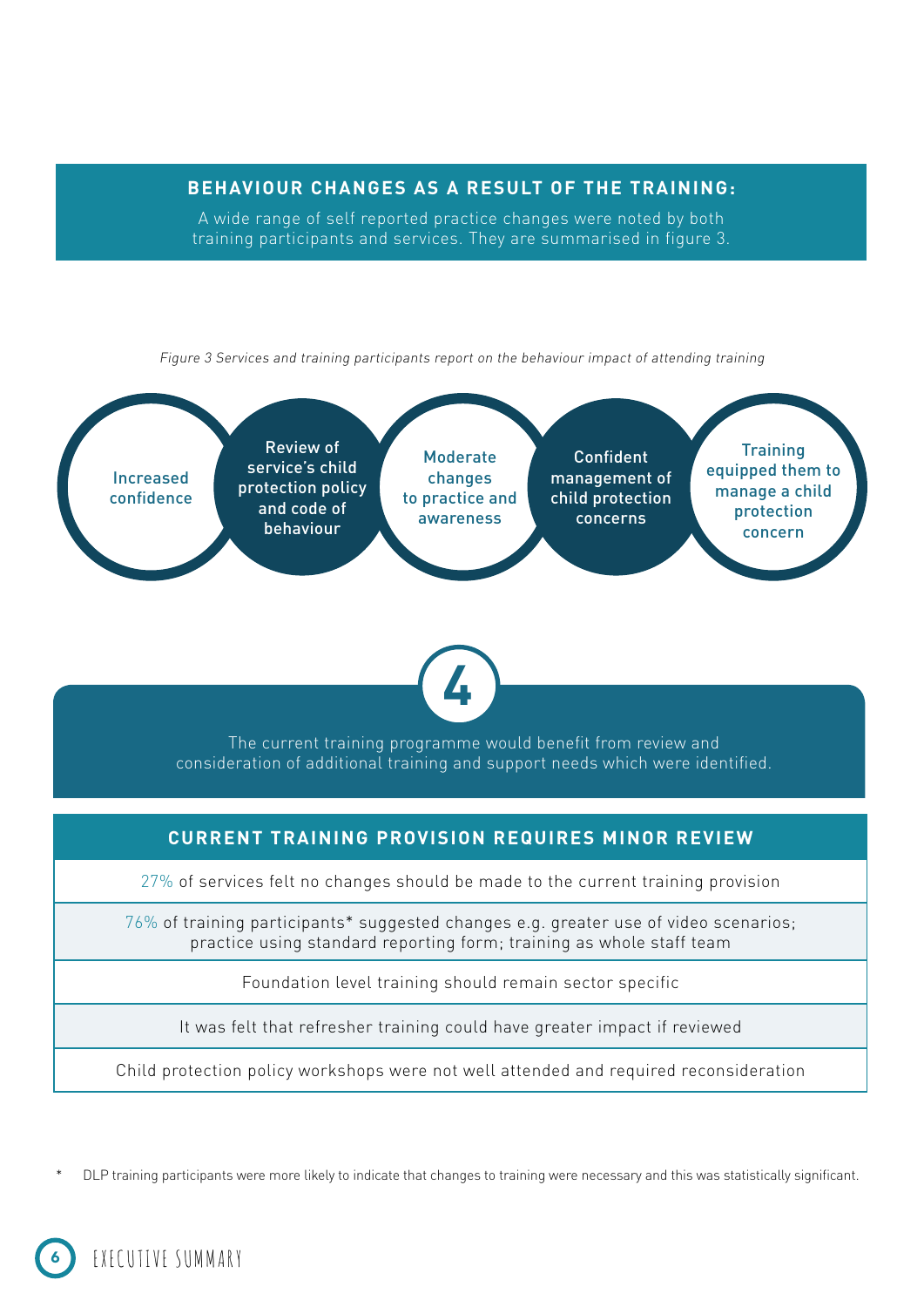#### **MORE TRAINING IN CHILD PROTECTION AND GAPS IN PROVISION**

90% of training participants requested more training

79% of services requested more training

Training requests identified the need for more advanced management of child protection concerns e.g. DLP training

A small number of DCYA funded initiatives do not have access to child protection training through this programme e.g. ABC programmes; Parent and Toddler Groups

#### **DLP TRAINING AS A HIGH PRIORITY**

83% of EYCP trainers and 88% of CCCs highlighted this as a priority

This view was strongly advocated within focus group discussions

Committee members and stakeholders advocated for interagency DLP training

### **A HIGH LEVEL OF SUPPORT IS PROVIDED BY CCCS TO SERVICES**

Services and training participants commented frequently on their reliance on CCCs for support in relation to child protection queries

Trainers/CCCs respond to a high number of phone queries

Phone support to services was rated as being an important support by CCCs

#### **ADDITIONAL SUPPORT NEEDS**

Training in support and supervision and child-centred practices were raised by all surveyed and interviewed but feedback suggested this was a wider national quality issue

Online information located in a single website was raised as a need.

Information needs in relation to family support practices e.g. Meitheal was also highlighted by training participants

EXECUTIVE SUMMARY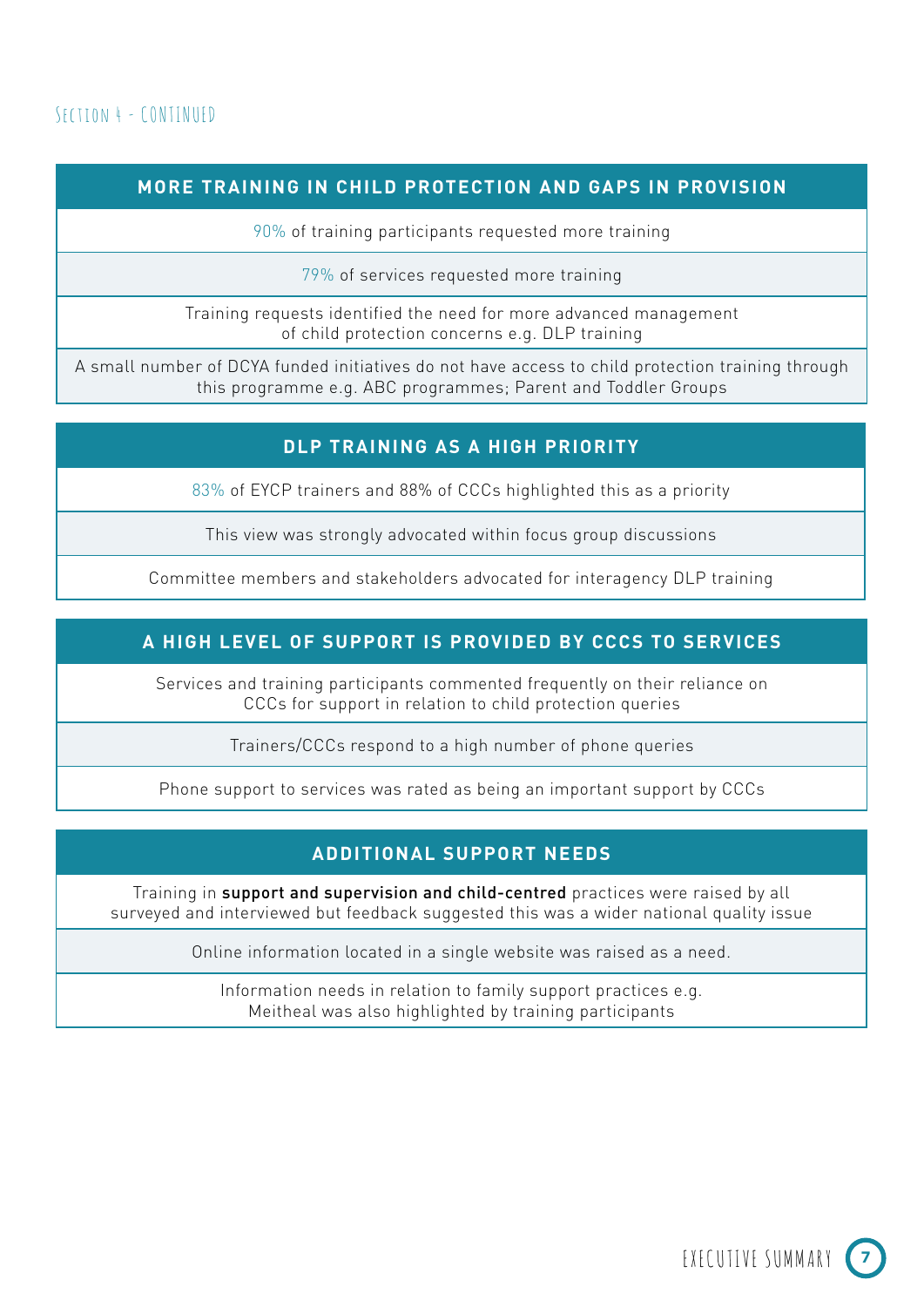

There is a need to develop ongoing training evaluation mechanisms and an identification for ongoing programme evaluation.

39% of trainers felt current methods of evaluation were ineffective and this was supported in focus group discussion

Committee members identified the need for more effective methods of evaluation and ongoing programme evaluation

# **6**

Overall, the programme infrastructure was deemed to be robust and effective with some findings highlighting resource gaps in capacity to meet local needs and ongoing professional development needs of trainers.

#### **PROGRAMME INFRASTRUCTURE**

93% of trainers are employed by CCCs

14% of trainers are in a leadership role

Trainers deliver on average 6 times a year

Average attendance at a training session is 18 participants

72% of reported training was not co-facilitated but 63% indicated they would like to co-facilitate

61% of trainers felt they had sufficient time to deliver the training but 35% reported that additional time would be beneficial

59% of CCCs felt it was difficult to meet current training needs locally

87% of CCCs indicated they would need more local resources to meet training needs if extended to all staff in EY services

#### **PROFESSIONAL DEVELOPMENT OF TRAINERS**

The recruitment process was found to be rigorous but necessary

33% of trainers had reservations about assuming their training role

92% of trainers rated the train the trainer experience positively

72% of trainers rated the quality assurance element as positive – some issues were raised regarding consistency of monitoring

> 86% found support days provided sufficient support

91% found the programme coordinator provided sufficient support

The need for peer support and support and supervision for trainers was identified

A majority indicated the need for ongoing learning and development in their roles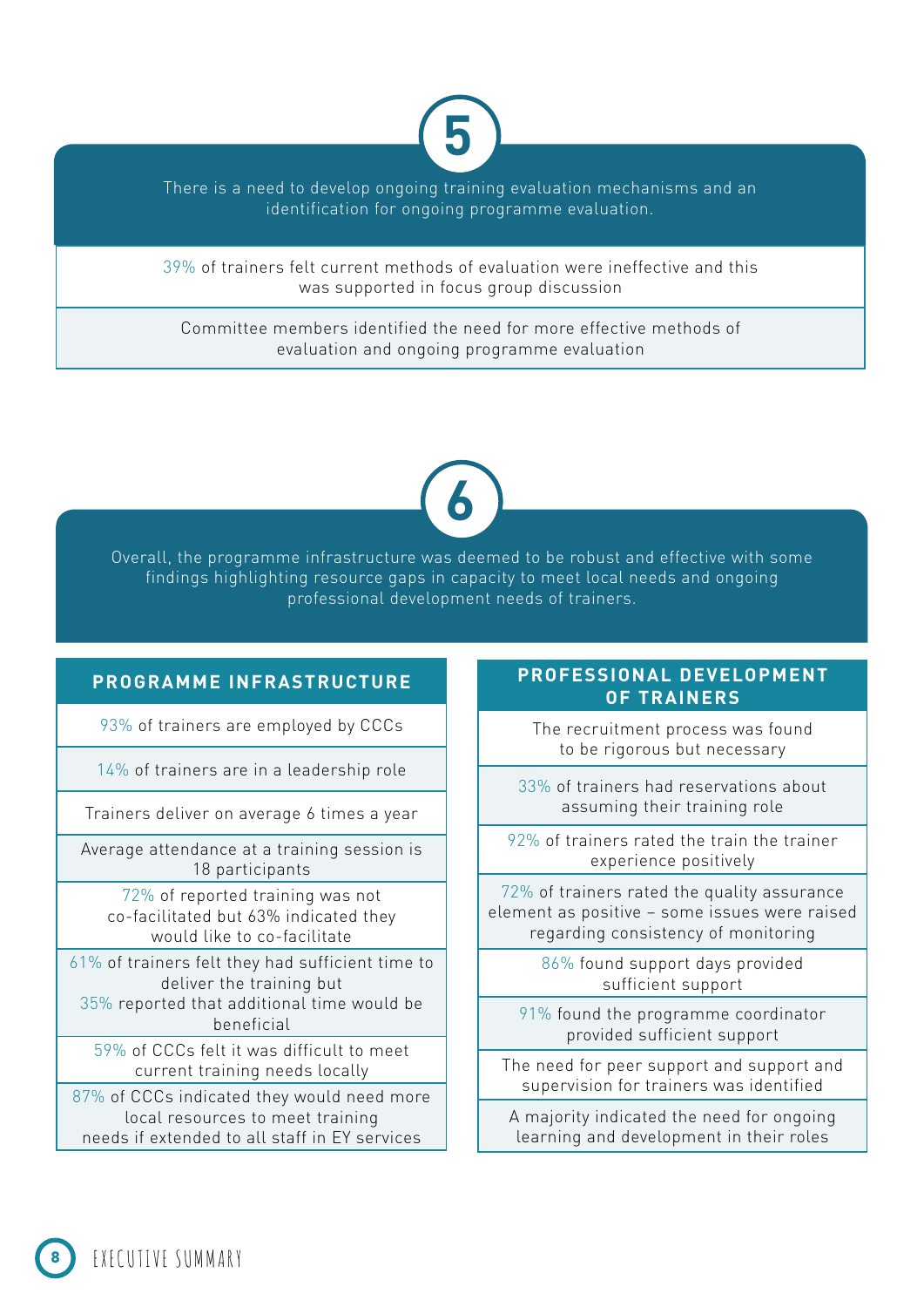

The programme was found to be positively regarded as a unique interagency model of national coordination with a strong local delivery infrastructure. However, findings identified needs in relation to governance and resources which could impact on the sustainability of the programme. These findings are outlined in figure 4 below. Additionally they include a number of current 'pressure points' for the programme. These 'pressure points' are outlined below in figure 5.



Figure 4 Findings relating to the governance and resourcing of the EYCP programme

Figure 5 'Pressure points' identified for the EYCP programme

| Interagency DLP/<br>advanced training                                                                             | Commencement of the<br><b>Children First Act</b>                            | <b>Role of the Early</b><br>Years Inspectorate in<br>child protection         |
|-------------------------------------------------------------------------------------------------------------------|-----------------------------------------------------------------------------|-------------------------------------------------------------------------------|
| <b>Child protection supports</b><br>for Childminders                                                              | <b>Ongoing support from</b><br><b>Tusla Children</b><br><b>First Office</b> | <b>Sustainability</b><br>of programme<br>infrastructure                       |
| Change and integration in the<br>following sectors:<br>• child protection<br>• early years<br>$\bullet$ education | <b>Highest standards of</b><br>quality assurance with<br>limited resources  | Ensuring that 'face to<br>face' training remains a<br>priority for the sector |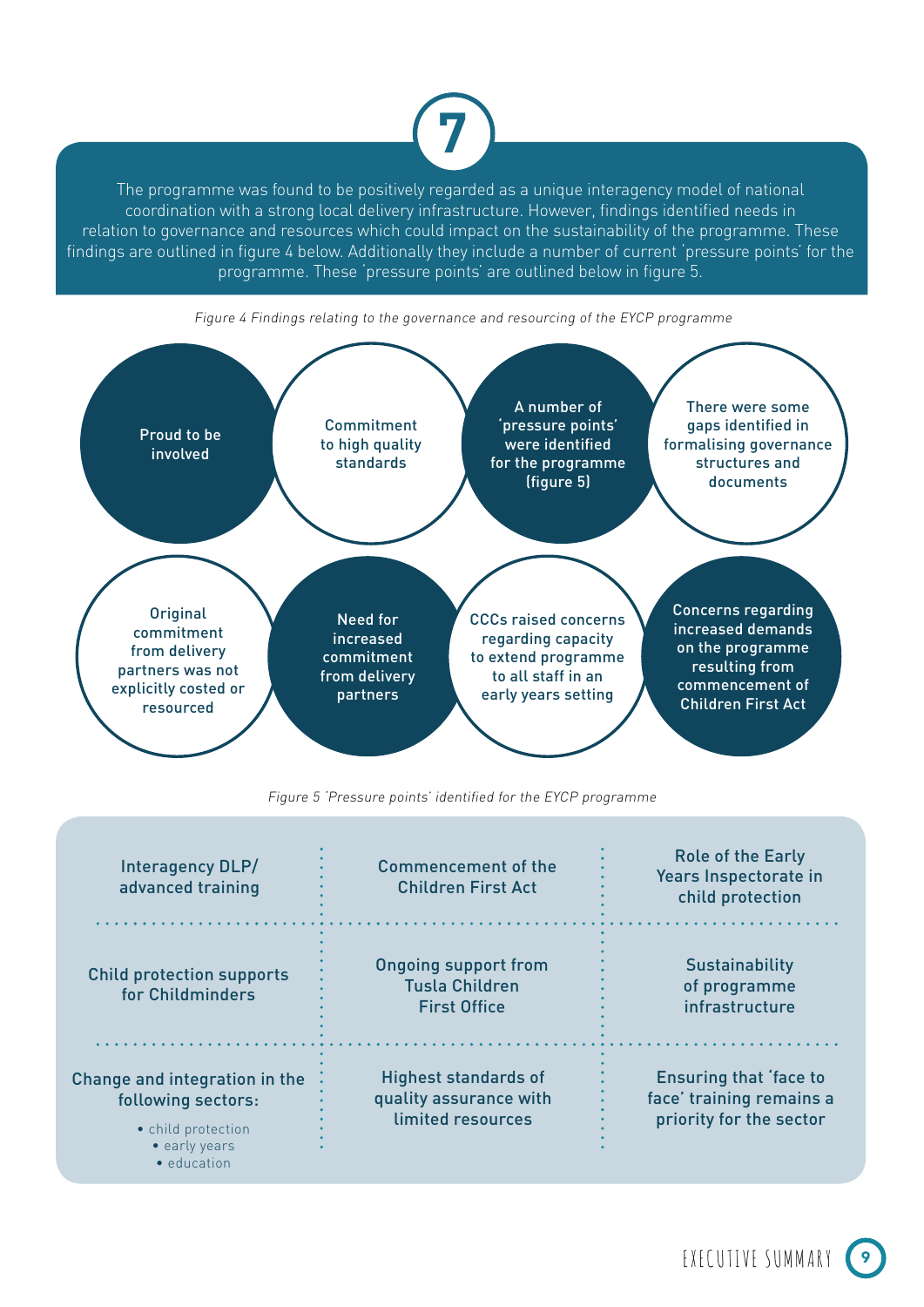### RECOMMENDATIONS



There were a considerable number of findings from this evaluation as outlined above. The evaluation has highlighted the considerable impact of the training on early years services.

Some of the findings suggest the need for change to ensure the programme's ongoing sustainability in terms of quality assurance, governance and funding. These are addressed in the key recommendations below. A number of additional detailed recommendations are also outlined in the main document responding to the specific findings.

#### **The key recommendations for the EYCP programme are to:**

- **1.** Continue to deliver the EYCP programme and to develop a 3-year strategic plan for the next stage of implementation of Children First in the early years sector. The plan should be fully costed and outline the role of all key delivery partners.
- **2.** Include the following provisions in the design of the next phase of the training roll-out:
	- extension of training to all early years staff
	- the need for an advanced level of training e.g. DLP training;
	- integration of evaluation findings re into the current training modules;
	- the need to supplement training with ongoing support and information for services.
- **3.** Ensure Children First training remains a priority for the sector by working with DCYA and delivery partners to:
	- include the requirement for a Child Protection and Welfare Policy in the Child Care Act, 2016 (Early Years Services) Regulations;
- include attendance at Children First training as a funding contract requirement and;
- provide a budget for each early years' service to support access to child protection training.
- **4.** Promote the integration of the programme within both the early years and child protection sector and recognise the underlying role child protection training plays in wider early years quality practice developments. Additionally, build upon current links with the education sector, specifically in relation to qualifications and professional development.
- **5.** Consider alternative methods of evaluation of all training and evaluate the programme in line with a 3-year plan. This is outlined in detailed recommendations and builds on current practice.
- **6.** Secure adequate resources and consolidate the governance structure to ensure the ongoing sustainability of the interagency training infrastructure.

#### **These recommendations are expanded upon in more detail in the full evaluation report under the following headings:**

- Training
- Implementation of Children First, information dissemination and integration within Early Years Sector
- Training and support infrastructure
- **Evaluation**
- **Resources**
- Governance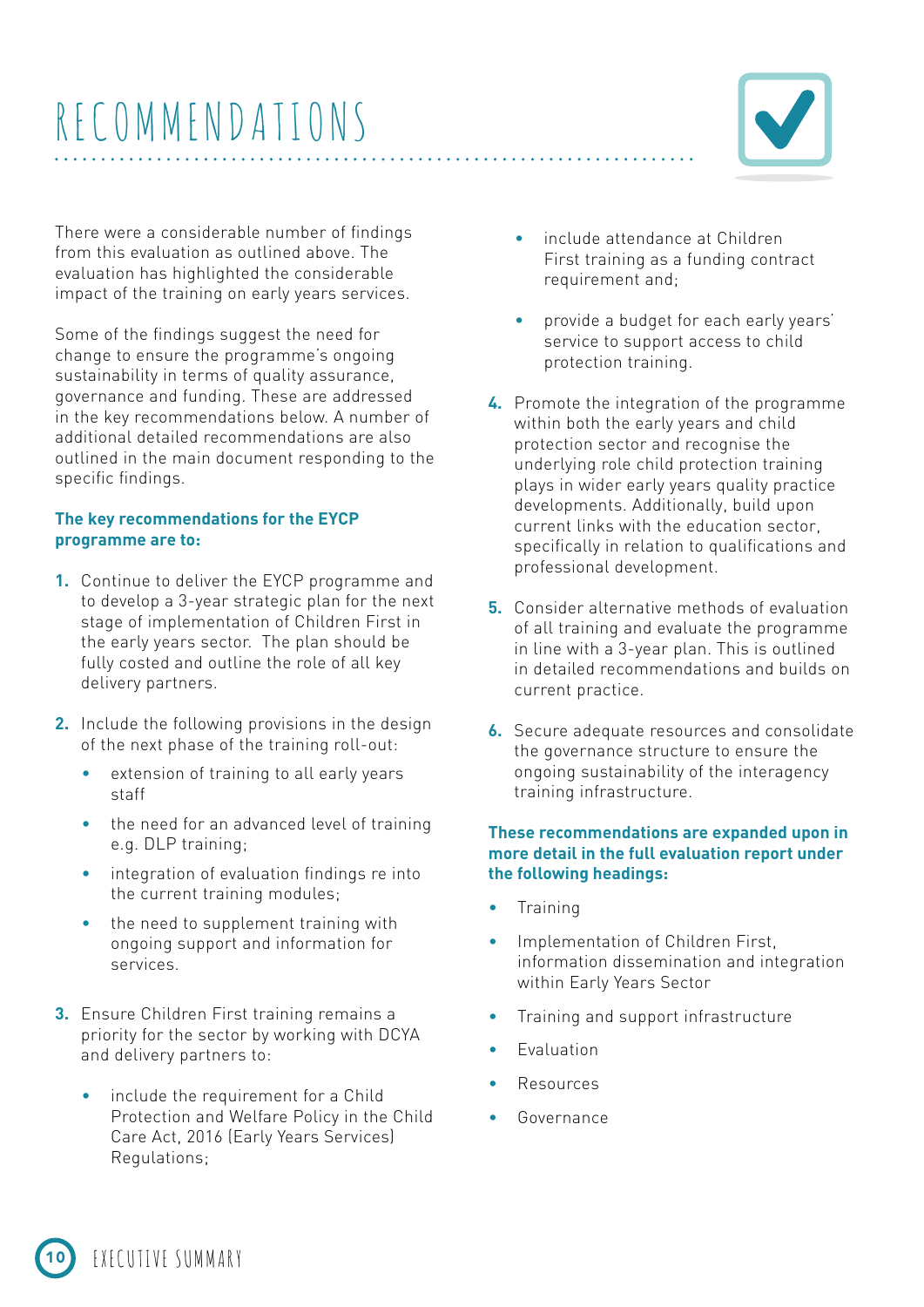#### **CONCLUSION**

The above findings outline the effectiveness of the programme in transferring knowledge and awareness of Children First to over 13,016 individuals and 95% of services. This outcome achieved in 3 years of delivery is extremely successful and reflects the efficiency of a model of local delivery, coordinated by national infrastructure and plan.

It was assessed as being significantly effective in the transfer of entry level knowledge for best practice in child protection using an objective rather than self-reported measure.

An unexpected finding was the high level of child protection concerns reported by training participants and services. This highlights the significant role that early years services have in protecting and safeguarding children and the need for the sector to continue to have a robust training and support programme.

Many recommendations as outlined above, which echo those made in similar UK studies, support this next phase of development.

The programme represents a unique way of working bringing together all the key agencies to deliver a programme within changing early years and child protection sectors. Securing considerable outcomes by working in this way has been a key success of the programme and the ongoing commitment of all relevant organisations involved will ensure the continued success and development of the programme in the future.